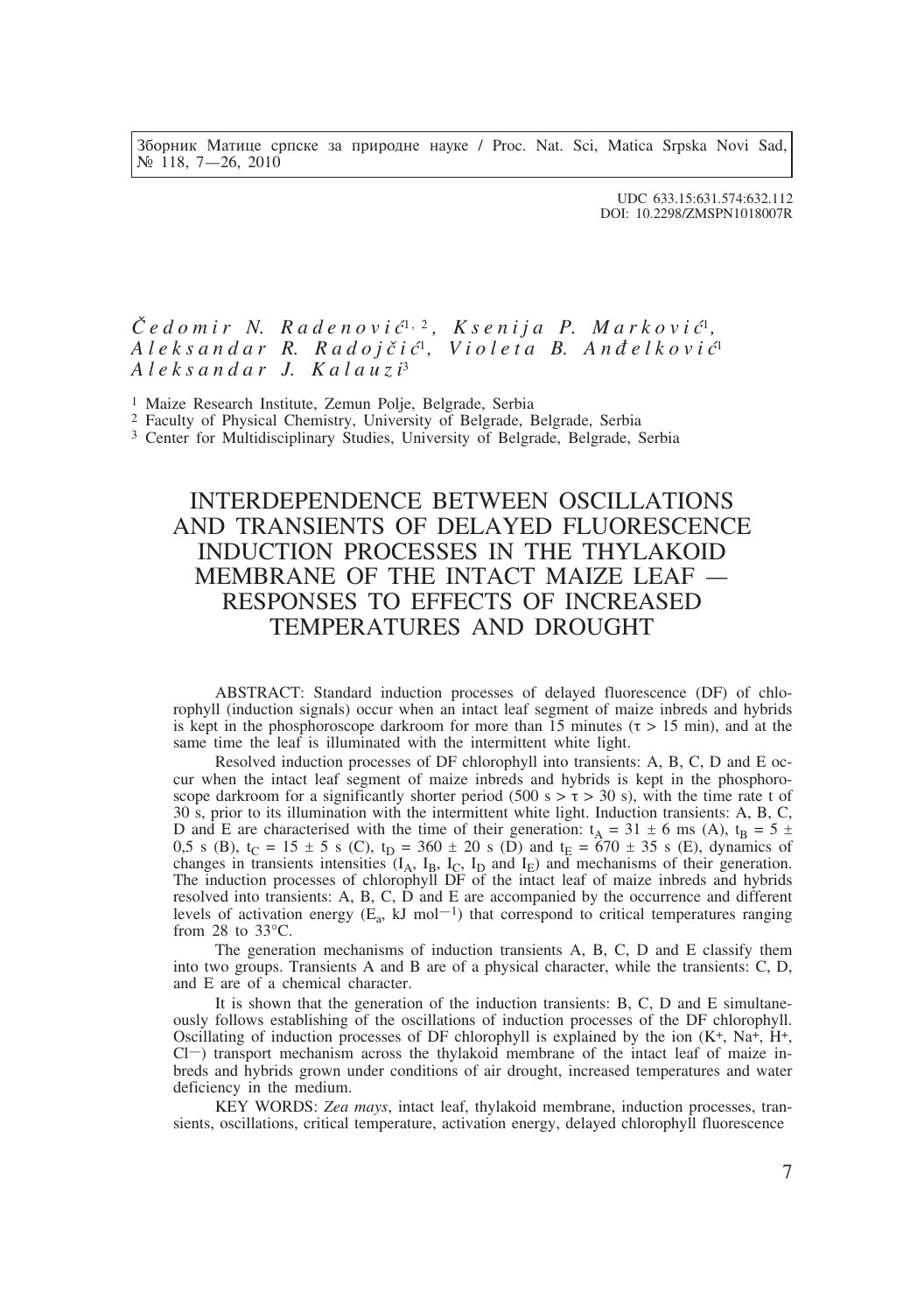### INTRODUCTION

In recent times, binding complex processes of fundamental sciences with multidisciplinary ones has become the necessity. Such attempts have been made between breeding, photosynthesis, biophysical chemistry and fluorescence in maize inbreds and hybrids. The present study analyses the development of dominant processes of the stated scientific disciplines and areas of their mutual dependence and application.

Maize breeding has been intensively developed during the last 60 years. Because of such an activity, over 1,100 maize hybrids for grain and silage have been developed. Contemporary technical and technological prerequisites for conducting a modern process of breeding were provided (D u v i c k, 1984, Trifunović, 1986, Ivanović et al., 1995, Radenović and Somb o r a c, 2000). Regardless of such a colossal success in maize breeding, eagerness and enthusiasm of the total research have not been slowing down. The search for new methods and exact approaches in the completion and enrichment of the research within maize breeding and seed production was continued.

The development of maize photosynthesis was quite different. Namely, although photosynthetic processes are very spread, highly productive in their intensity, very complex in their nature, and vastly studied in their scientific actuality, their application in maize breeding is still insignificant. It is almost impossible to make a distinct, direct interrelationship between photosynthesis and breeding. Such a state is probably a consequence of the existence of several functional interrelations that unify conformational and dynamic changes within chloroplasts and their thylakoid membranes, on the one hand, and effects of numerous environmental stress factors on them, on the other hand.

Biophysical chemistry contributed, to a great extent, to connecting photosynthetic processes in the thylakoid membrane to the processes of fluorescence spectroscopy and chemical kinetics  $(R u b i n$  et al., 1988, R a d e n o v i ć et al., 1981, 1985).

The delayed chlorophyll fluorescence (DF) phenomenon can be described as an occurrence of luminescence (bioluminescence) within the red range of the visible spectrum produced by plant systems: bacteria, algae and higher plants (maize) immediately upon their intermittent illumination (excitation) (in case of maize upon illumination of the intact leaf) ( $R$  a d e n o v i  $\acute{c}$  et al., 1981, 1985; Radenović, 1992, 1994, 1997, Marković et al., 1996, 1999). DF was discovered by Strehler and Arnold (1951) in their attempt to reveal a nature of induction illumination in a form of bioluminescence. Numerous studies, especially those of the last 20 years (J u r s n i  $\acute{c}$  and G o v i n i d j e, 1982, J u r s n i ć, 1986, M a r k o v i ć et al., 1996, 1999, V e  $s$  e l o v s k i and V e s e l o v a, 1990, R a d e n o v i  $\zeta$ , 1992, 1994, 1997, R a  $d \cdot n$  o v i  $\acute{c}$  et al., 1994a, 1994b, K a l u z i et al. 2006), revealed the direct connection between DF and photosynthetic processes, in which DF was considered as an unavoidable indicator  $-$  a susceptible "probe" for experimental photosynthetic studies in the intact leaf of maize inbreds and hybrids (R a d e -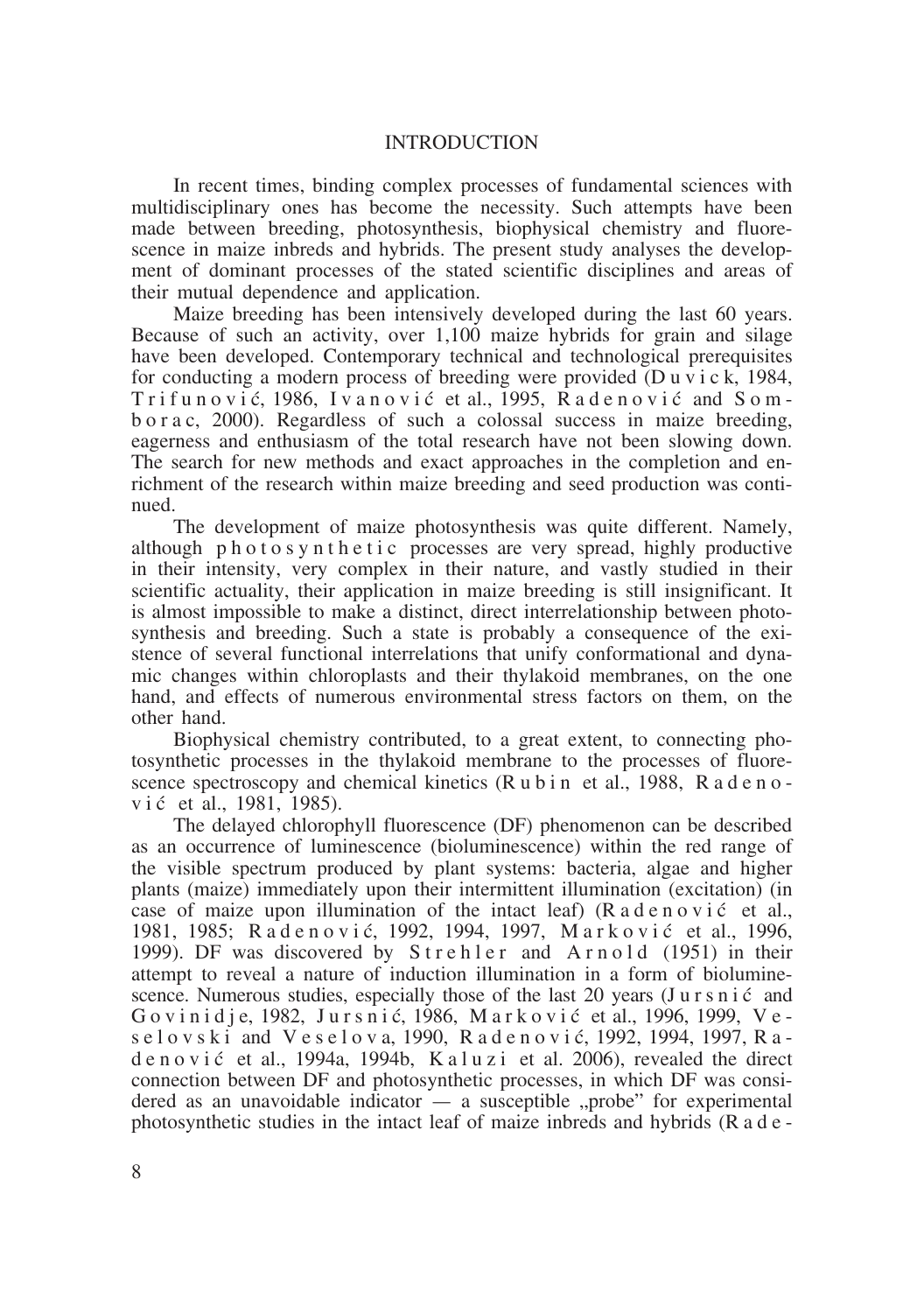n o v i ã, 1992, 1994, 1997, R a d e n o v i ã et al., 1994a, 1994b, R a d e n o vić and Jeremić 1996, Marković et al., 1987, 1993, 1996, 1999). Today, as well as, in the near future, DF shall be an efficient tool, i.e. a methodological approach in studies of certain, mostly very complex photoprocesses in the light phase of photosynthesis. In relation to this approach, induction processes of chlorophyll DF, their resolution into several mutually dependent transients, generating of oscillations and rhythms and their correlation are considered as actual scientific issues. Within the scope of the stated, question arise about the activation energy and critical temperatures within activities of the total induction processes of chlorophyll DF. Hence, these issues and their interrelations are an objective of the present study.

### MATERIAL AND METHODS

The studies were done with the intact leaf of the selected hybrids: ZPDC 360, ZPSC 46A, ZPSC 704 and ZPSC 71, and inbred lines: ZPR70ÿ and Oh43, tolerant and resistant to effects of increased temperatures and drought. The test plants were grown in pots in the glass-house under conditions of controlled and regulated air drought, relative humidity, temperatures and a reduced amount of water in the medium. Changes in the temperature were controlled and it reached the level of 38°C, although mostly ranged from 28 to 38°C. Plants were grown under such conditions through all stages of their growth and development. Recordings were done for four years in June, July and August. Maize plants were brought from the glass-house into the laboratory during morning hours (between 7 a.m. and 8 a.m.). Plants sampled in the glass-house were transversally cut in the ground internode. In the laboratory, plants were internode lengthwise placed in water. Two hours prior to the bioluminescence experiment, the plants were kept under the black ball glass. A segment of ear intact leaves was taken from such plants and placed into a chamber of the Becquerel phosphoroscope. These studies were done with 40 plants each of maize hybrids and maize inbreds.

The non-invasive photosynthetic fluorescence method was used to measure the intensity of the chlorophyll DF induction process. These measures also included the resolution of the induction curve into the transients: A, B, C, D and E, as well as, recording of the generation of oscillations and rhythms.

The improved non-invasive photosynthetic fluorescence method used to measure induction processes of chlorophyll DF is schematically presented in Fig. 1. This block scheme of the photosynthetic fluorescence method was developed at the Maize Research Institute, Zemun Polje. Measurements of changes in the induction processes of chlorophyll DF were performed after a method that had been both, in principle and details, described in previous papers ( R a d e n o v i ã et al., 1981, 1985, R a d e n o v i ã, 1985, 1992, 1994, 1997,  $M$  a r k o v i  $\acute{c}$  et al., 1996).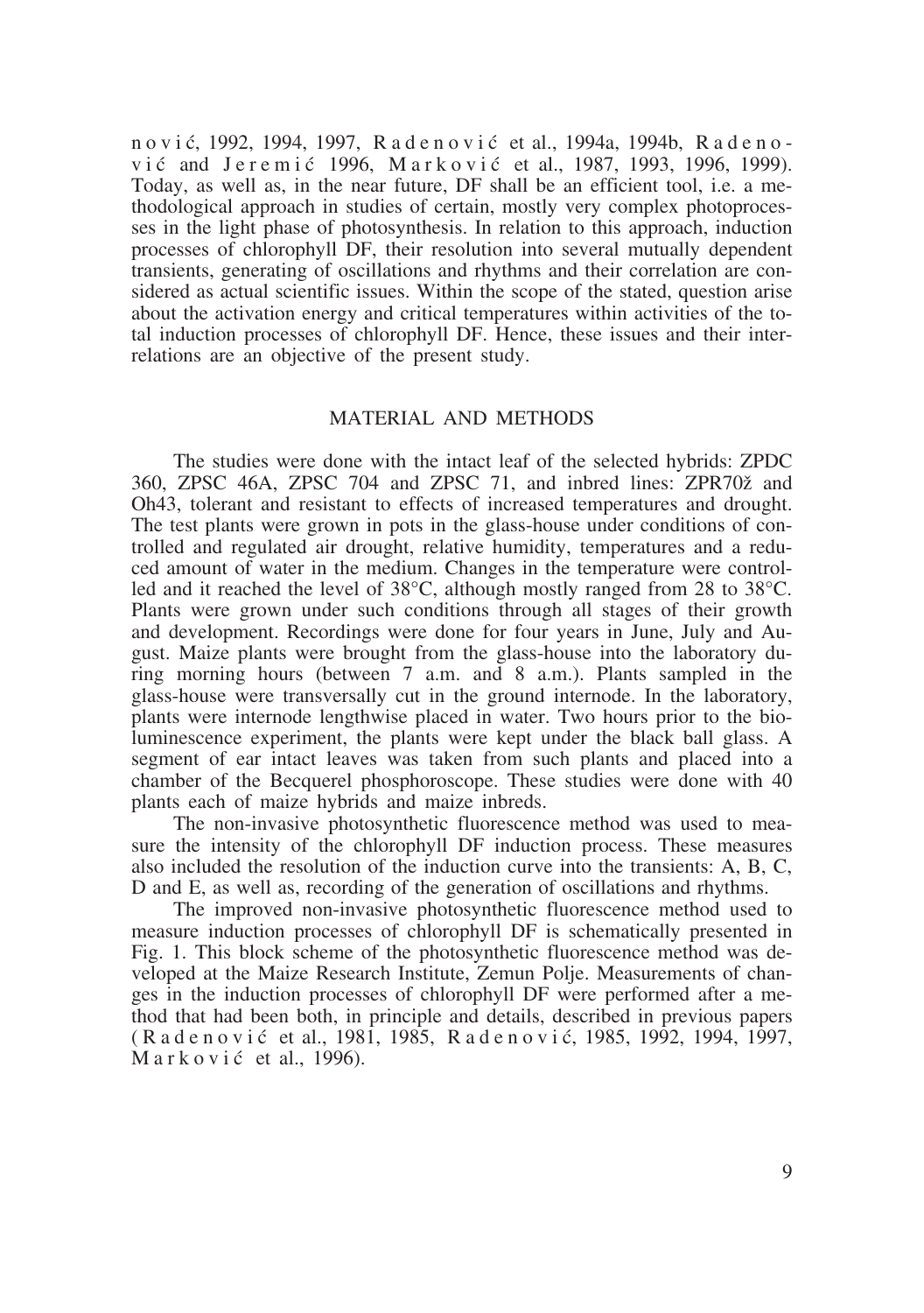

Fig. 1. — Experimental setup of the photosynthetic fluorescence method and measuring equipment for delayed chlorophyll fluorescence:  $C -$  dark chamber with a sample stand; **s** — sample (intact leaf segment), **F** — filters, **ELS** — excitation light source, **PH** — photo-multiplier; **O** — oscilloscope, R — printer, **ELB** — excitation light beam,  $DF$  — luminescent light (delayed fluorescence),  $IS$  — input dark chamber slot, **OS** — output dark chamber slot

### RESULTS

#### 1. *Standard induction processes*

Standard induction processes of delayed fluorescence (DF) of chlorophyll (induction signals) occur when an intact leaf segment of maize inbreds and hybrids is kept in the phosphoroscope darkroom for more than 15 minutes ( $\tau$ ) 15 min), and at the same time is illuminated with the intermittent white light. Results of induction processes of chlorophyll DF are presented in Fig. 2. Under given conditions the induction curve of chlorophyll DF does not provide the possibilities of oscillations generation or the formation of transients on it: A, B, C, D and E of induction processes. The registered form of the standard induction curve of chlorophyll DF has four typical parts. The part ,,a" is formed very quickly, for about  $1-2$  s, the part  $b^{\prime\prime}$  designates the maximum level of the induction curve intensity, the part "**c**" is gradually formed in the exponential trend, and at the end, the part  $\overrightarrow{d}$ " represents the stationary level of the induction curve of chlorophyll DF, Fig. 2.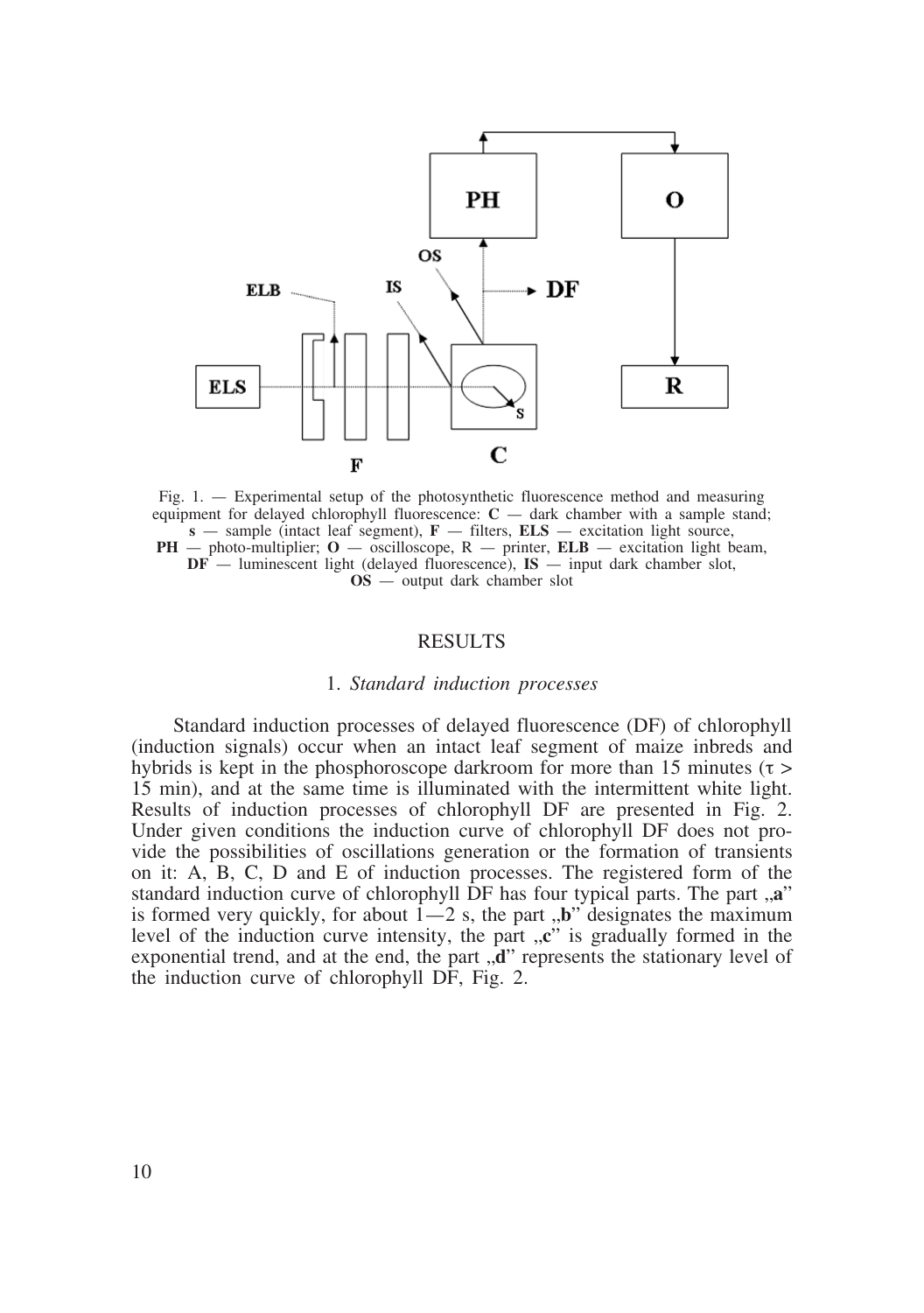

Fig. 2. — Schematic illustration of standard induction curve of chlorophyll DF typical for the intact leaf of maize inbreds and hybrids kept in the phosphoroscope darkroom longer than 15 minutes ( $\tau > 15$  min)

# 2. *Resolution of delayed chlorophyll fluorescence induction processes into transients*

The resolution of the induction processes of chlorophyll DF into transients: A, B, C, D and E and the appearance of oscillations occur when the intact leaf segment of maize inbreds and hybrids is kept in the phosphoroscope darkroom for a significantly shorter period (500 s  $> \tau > 30$  s) prior to its illumination with the intermittent white light, Fig. 3.

Results of the experimental resolution of induction processes of chlorophyll DF into transients: A, B, C, D and E are presented in Fig. 4—6 and Tab. 1.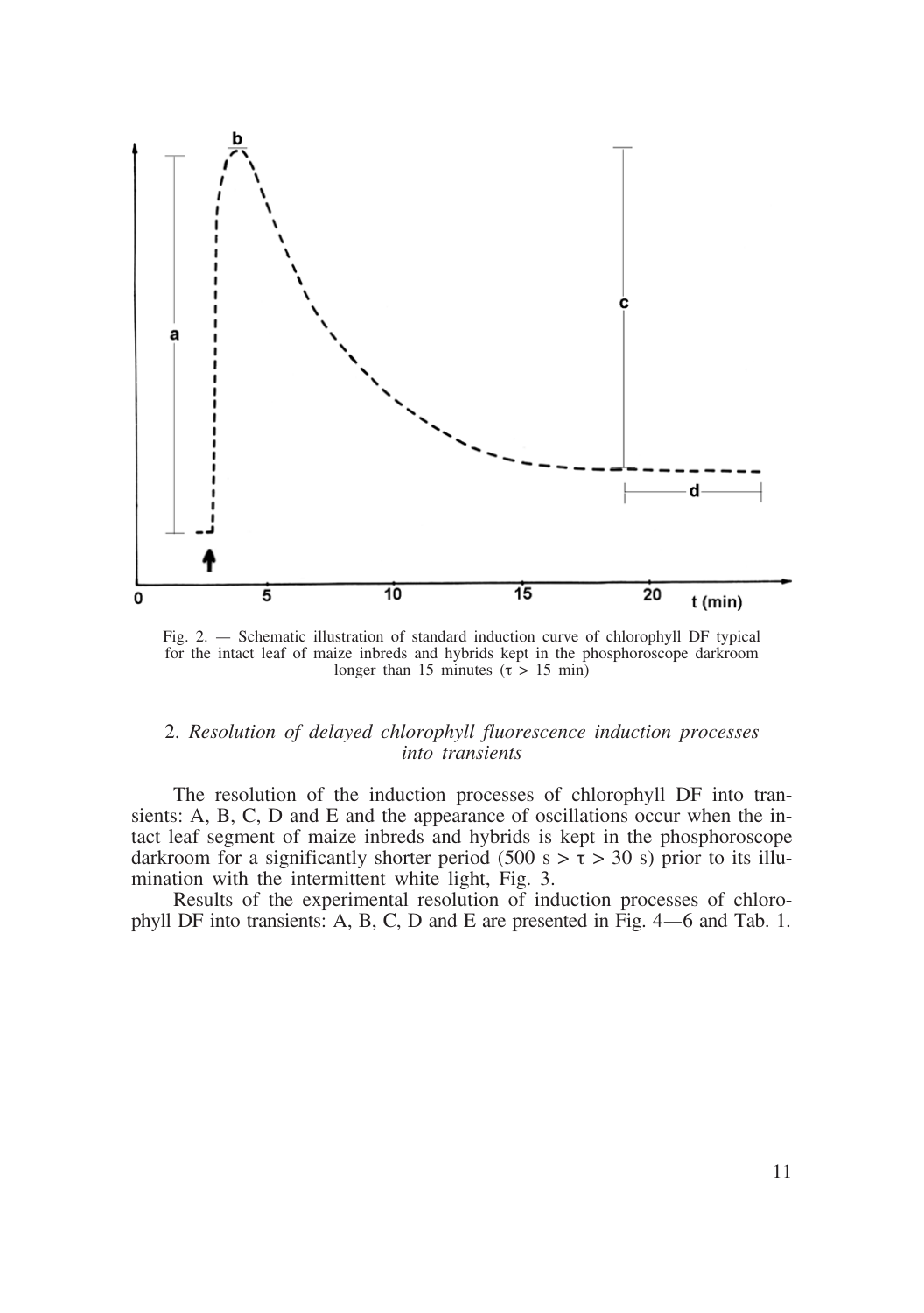

Fig. 3. — Schematic illustration of possible sites of the oscillation generation and the formation of transients: A, B, C, D, E of the induction processes of delayed chlorophyll fluorescence in the intact leaf of maize inbreds and hybrids



Fig. 4. — Experimental detection of the transient A of the induction processes of delayed chlorophyll fluorescence in the intact leaf of maize inbreds and hybrids with the use of the storage oscilloscope and a time scale of 1 ms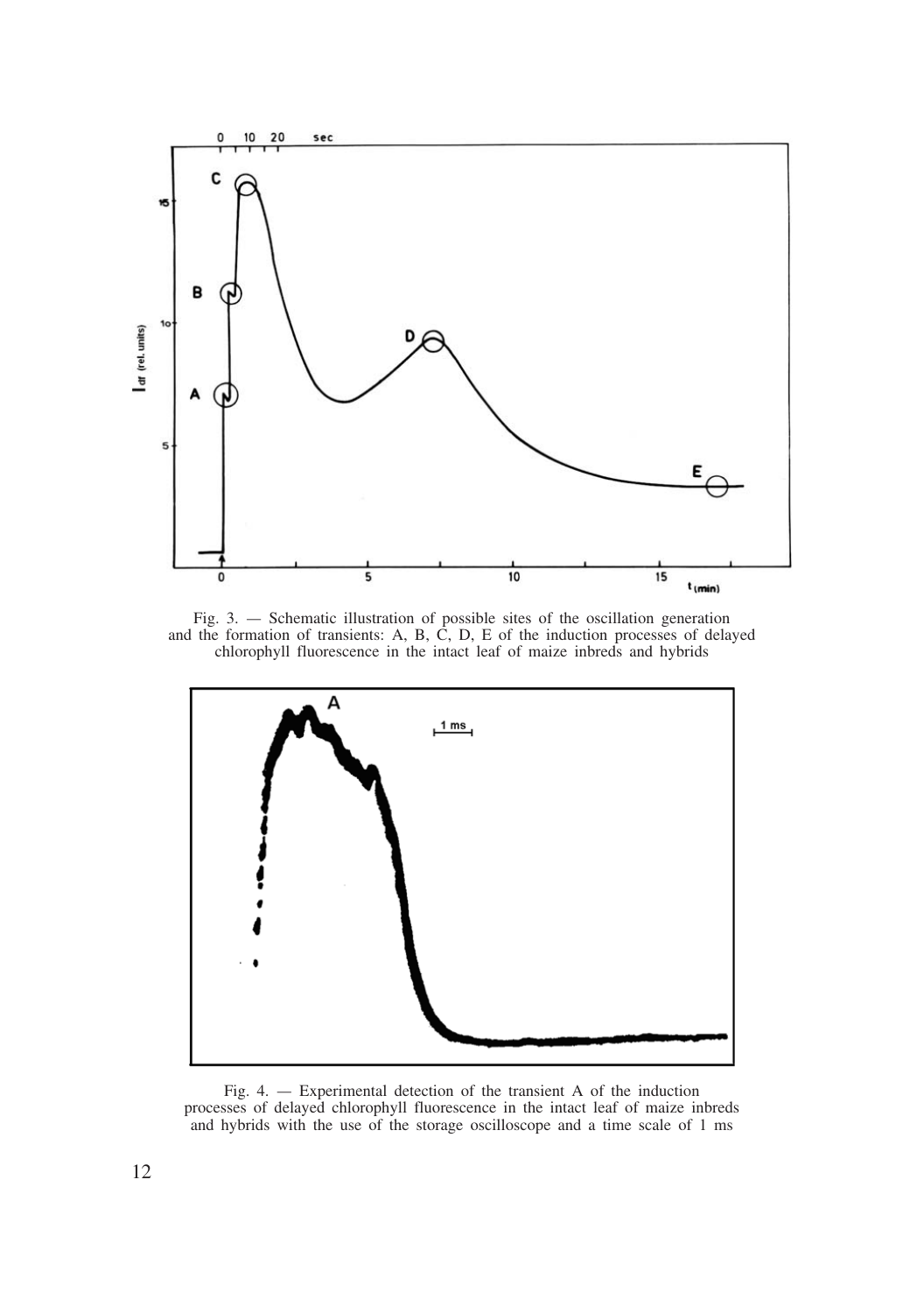

Fig. 5. — Typical presentation of the experimental results on the resolution into transients: B, C, D and E of the induction processes of delayed chlorophyll fluorescence in the intact leaf of maize inbreds and hybrids for the time t in seconds (500 s  $> \tau$  > 30 s)

| Tab. 1. $-$ Time parameters of transients, A, B, C, D and E of the induction processes of delayed  |  |  |  |  |  |
|----------------------------------------------------------------------------------------------------|--|--|--|--|--|
| chlorophyll fluorescence in the intact leaf of studied maize inbreds and hybrids at $25^{\circ}$ C |  |  |  |  |  |

| Time of generation<br>of transients:                       | Transients of the induction processes of delayed chlorophyll<br>fluorescence in the intact leaf of maize inbreds and hybrids |             |              |              |                           |
|------------------------------------------------------------|------------------------------------------------------------------------------------------------------------------------------|-------------|--------------|--------------|---------------------------|
| $A, B, C, D$ and $E$                                       | A: $t_A$ , ms                                                                                                                | $B: t_B, s$ | C: $t_C$ , s | $D: t_D, s$  | $E: t_F, s$               |
| Time of the beginning of<br>transient generation           | $2 - 4$                                                                                                                      | $0.8 - 1.0$ | $9 - 11$     | $110 - 130$  | $180 - 240$               |
| Time of transient generation<br>with the maximum intensity | $28 - 32$                                                                                                                    | $6 - 7$     | $13 - 17$    | $180 - 200$  | $380 - 480$<br>(decrease) |
| Longest time of transient<br>generation                    | $75 - 80$                                                                                                                    | $8 - 9$     | $21 - 23$    | $480 - 500$  | 8400                      |
| Average time of transient<br>generation                    | $31 \pm 6$                                                                                                                   | $5 + 0.5$   | $15 \pm 5$   | $360 \pm 20$ | $670 \pm 35$              |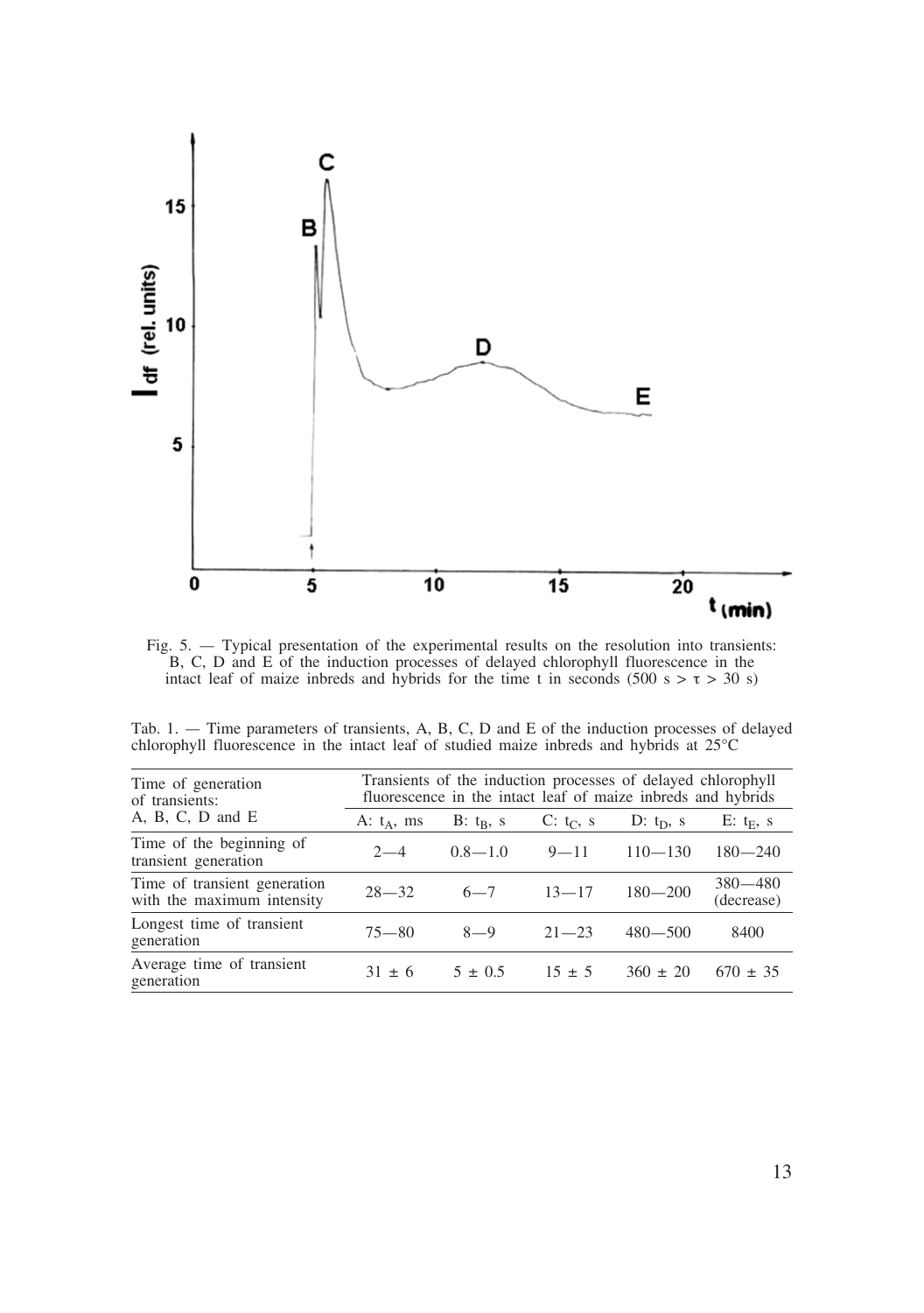

Fig. 6a-f — Experimental results on the resolution of the induction curve of delayed chlorophyll fluorescence into transients: B, C, D and E for the following values of t: 90s, 120s, 150s, 180s, 210s and 240s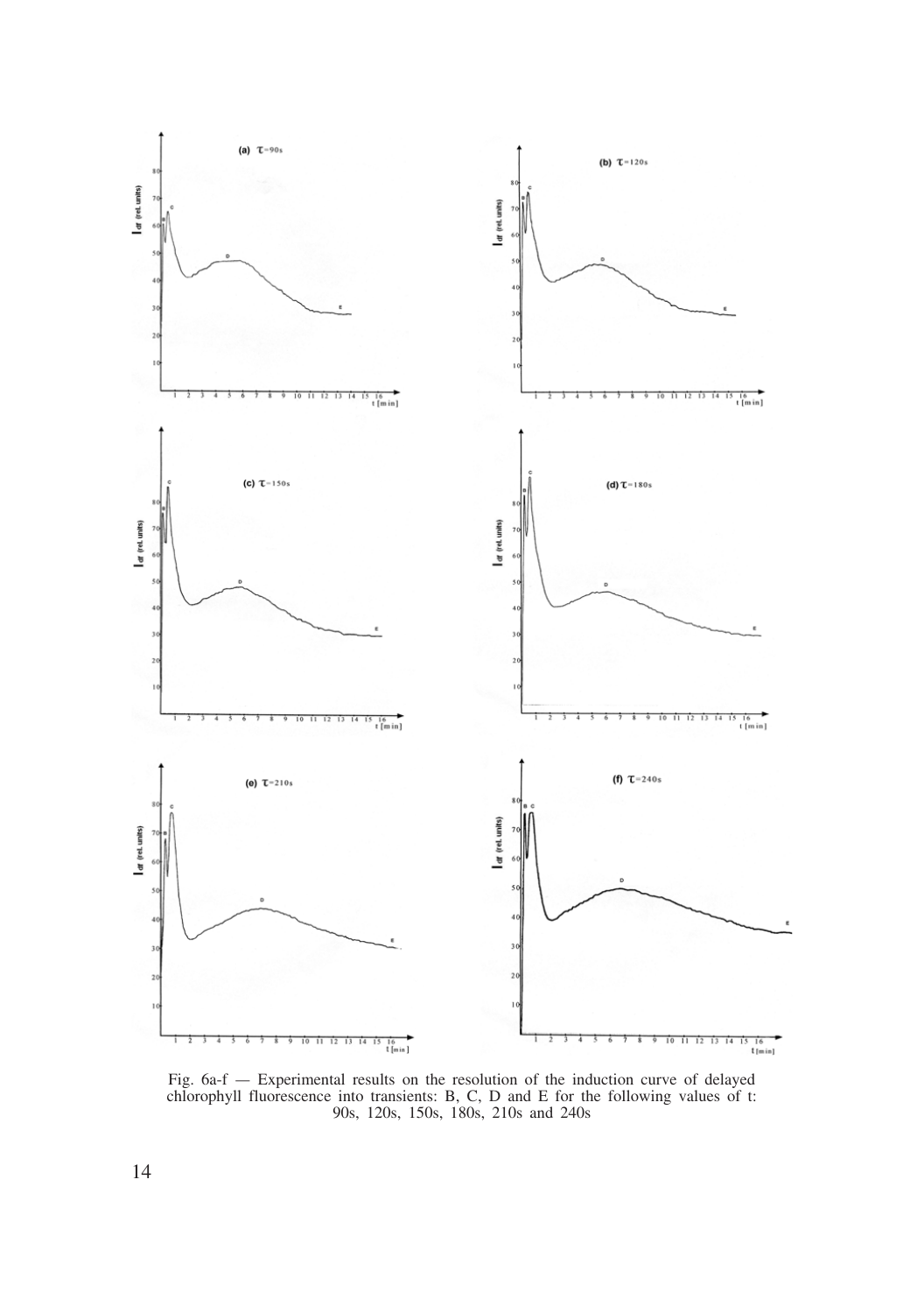# 3. *Dynamics of changes in intensities of transients of delayed chlorophyll fluorescence induction processes in dependence on temperature*

Obtained results on changes in the intensity of induction transients: B, C, D and E in observed maize inbreds and hybrids in dependence on temperature are presented in Fig. 7 and Tab. 2.



Fig. 7. — Dynamics of changes in intensities of transients B, C, D and E of delayed chlorophyll fluorescence induction processes in dependence on temperature

Tab. 2. — Temperatures of the transition period of transients: B, C, D and E of delayed chlorophyll fluorescence induction processes in the intact leaf of studied maize inbreds and hybrids

| Previous intact leaf    | Temperatures of transition period, t $^{\circ}C$ |                |                |                |  |  |
|-------------------------|--------------------------------------------------|----------------|----------------|----------------|--|--|
| dark period $(\tau, s)$ | Transient B                                      | Transient C    | Transient D    | Transient E    |  |  |
| 30                      | $33.3 \pm 0.2$                                   | $28.5 \pm 2.5$ | $31.6 \pm 0.2$ | $30.8 \pm 0.2$ |  |  |
| 60                      | $23.4 \pm 0.3$                                   | $32.7 \pm 3.0$ | $25.4 \pm 0.3$ | $22.0 \pm 0.3$ |  |  |
| 90                      | $19.5 \pm 0.2$                                   | $25.8 \pm 0.3$ | $26.5 \pm 0.2$ | $20.5 \pm 0.4$ |  |  |
| 120                     | $17.9 \pm 0.2$                                   | $25.0 \pm 0.5$ | $22.5 \pm 0.2$ | $21.0 \pm 0.4$ |  |  |
| 150                     | $24.7 \pm 0.4$                                   | $26.3 \pm 0.4$ | $22.5 \pm 0.2$ | $25.0 \pm 0.3$ |  |  |
| 180                     | $24.0 \pm 0.3$                                   | $26.3 \pm 0.3$ | $23.1 \pm 0.2$ | $23.8 \pm 0.5$ |  |  |
| 210                     | $24.3 \pm 0.3$                                   | $31.0 \pm 0.4$ | $22.0 \pm 0.2$ | $22.2 \pm 0.3$ |  |  |
| 240                     | $26.1 \pm 0.3$                                   | $32.0 \pm 0.4$ | $23.8 \pm 0.2$ | $22.8 \pm 0.5$ |  |  |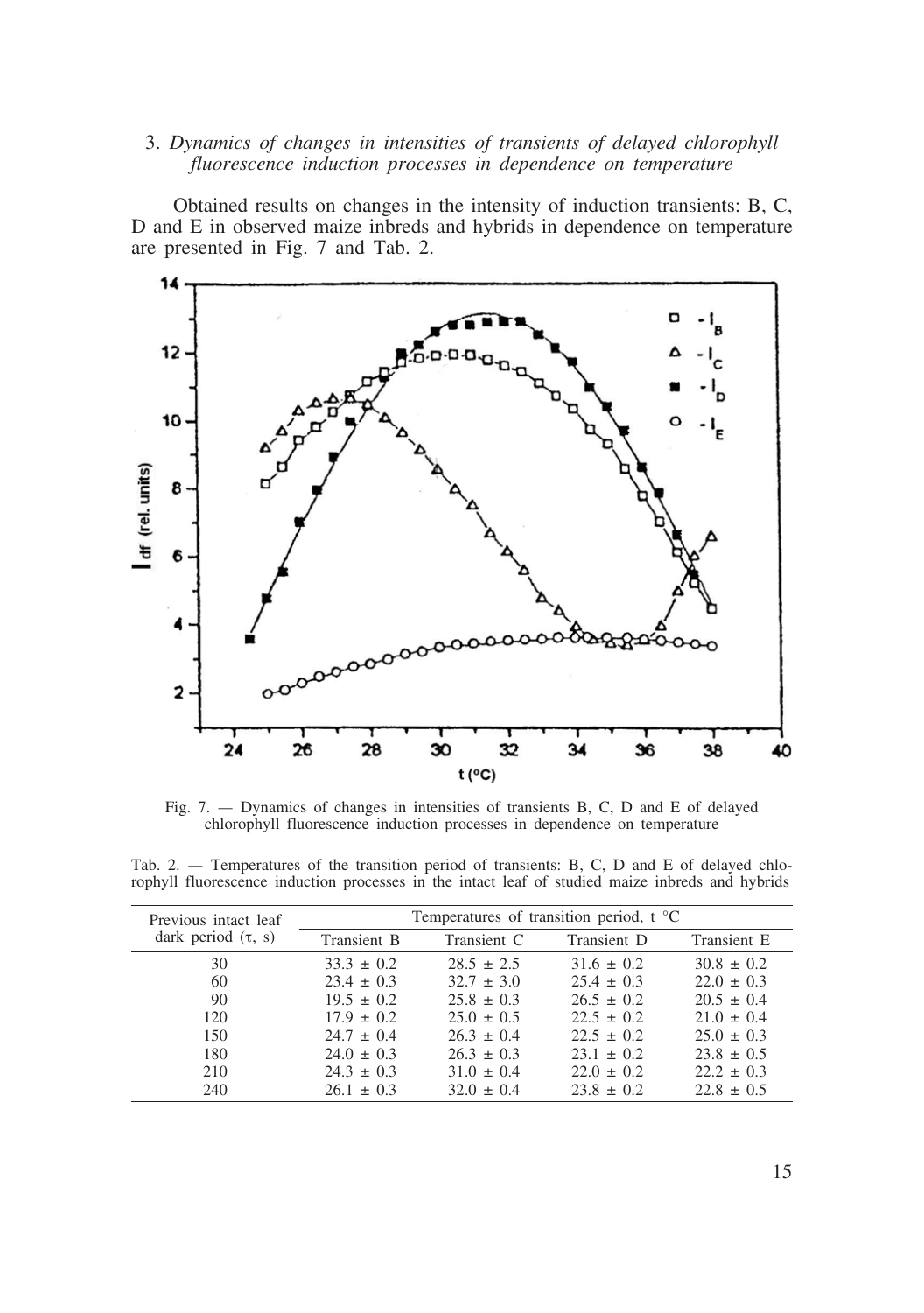Fig. 7 shows that changes in the intensities of transients B and D are similar. In the beginning, the intensity of the transient B  $(I_B)$  increases at the temperature range of 24—29°C, then reaches and maintains the maximum value within the temperature range of 29—32°C, and after that, it gradually decreases at the temperature range of 32—38°C. The intensity of the transient D  $(I<sub>D</sub>)$  shows the similar trend, but its parabola has a somewhat steeper slope (Fig. 7). On the other hand, the dynamics of changes in the intensity of the transient C  $(I<sub>c</sub>)$  is different. It is an inverse sigmoid (in the beginning, the intensity of the transient C increases at the temperature up to 26°C, when it reaches its maximum, then it gradually decreases at the temperature of 35.5°C at which it reaches its minimum and then again it increases up the temperature range of 35.5—38.0°C) (Fig. 7). Changes in the intensity of the transient E  $(I<sub>E</sub>)$  are standard and expected.

### 4. *Activation energy of transients of delayed chlorophyll fluorescence induction processes*

Tab. 3 presents results on the activation energy  $(E_a)$  of transients B, C, D and E of chlorophyll DF induction processes

| Previous intact leaf    | Activation energy $(E_a, kJ \text{ mol}^{-1})$ |             |             |             |  |  |
|-------------------------|------------------------------------------------|-------------|-------------|-------------|--|--|
| dark period $(\tau, s)$ | Transient B                                    | Transient C | Transient D | Transient E |  |  |
| 30                      | 65.37                                          | 83.69       | 266.98      | 32.08       |  |  |
| 60                      | 32.90                                          | 23.80       | 39.66       | 26.28       |  |  |
| 90                      | 51.81                                          | 14.03       | 27.83       | 53.68       |  |  |
| 120                     | 52.96                                          | 47.68       | 63.68       | 92.53       |  |  |
| 150                     | 30.07                                          | 68.52       | 93.53       | 106.62      |  |  |
| 180                     | 25.97                                          | 75.05       | 116.27      | 106.32      |  |  |
| 210                     | 22.35                                          | 34.43       | 132.19      | 92.74       |  |  |
| 240                     | 21.60                                          | 30.09       | 131.80      | 74.49       |  |  |

Tab. 3. — Activation energy of transients: B, C, D and E of delayed chlorophyll fluorescence induction processes in the intact leaf of studied maize inbreds and hybrids

The dynamics of changes in the intensities of transients:  $I_B$ ,  $I_C$ ,  $I_D$  and  $I_E$ (Fig. 7), changes in the phase transition temperature (Tab. 2) and the activation energy (Tab. 3) do not proceed according to a certain established rule, which indicates the rapidity of their occurrence and the total complexity of photosynthetic and fluorescence system.

### 5. *The correlations of transients with oscillations in the delayed chlorophyll fluorescence induction processes*

Experimental results on dependency of intensities of transients B, C, D and E and oscillations in chlorophyll DF induction processes in studied maize inbreds and hybrids are presented in Fig. 8—11.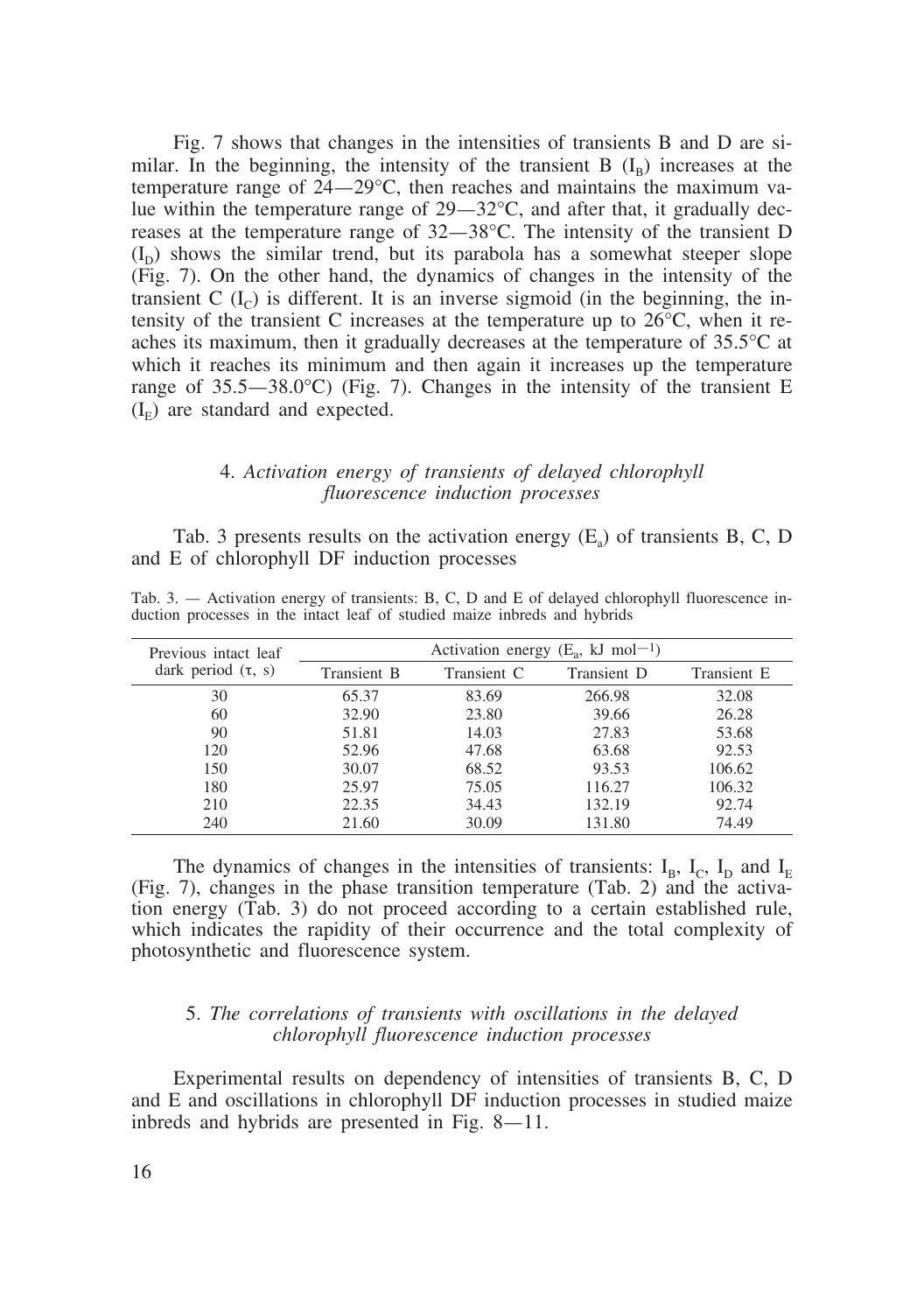

Fig. 8. — Generation of the standard induction curve of delayed chlorophyll fluorescence with transients B or C, D and E in the intact leaf of studied maize inbreds and hybrids grown under common physiological conditions



Fig. 9. — Generation of the excited state of the induction curve of delayed chlorophyll fluorescence with transients B, C,  $D_1$ ,  $D_2$ ,  $D_3$  and E in the intact leaf of studied maize inbreds and hybrids grown under conditions of weak air drought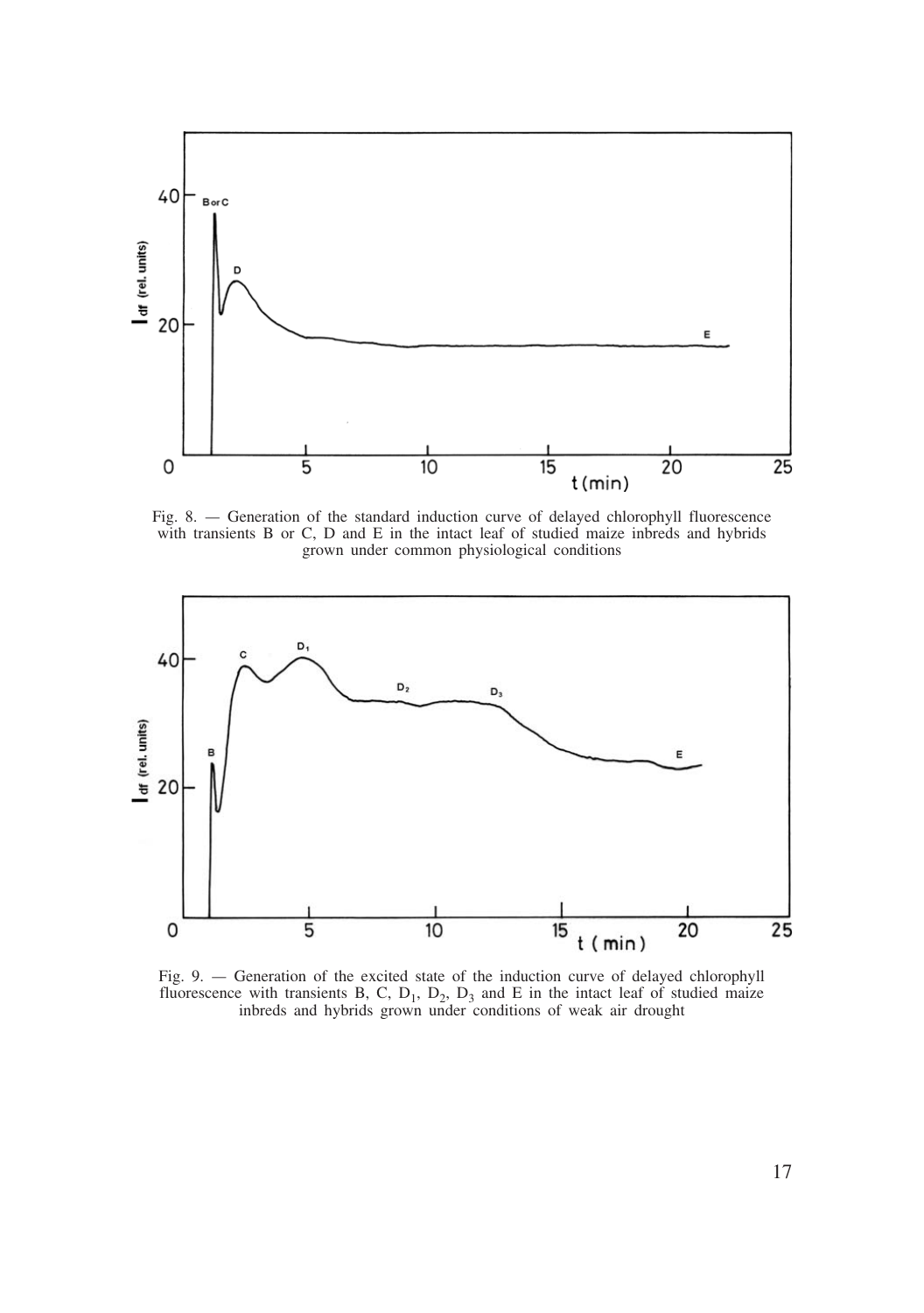

Fig. 10. — Generation of the fluctuation of induction curve of delayed chlorophyll fluorescence with transients B or C,  $D_1$ ,  $D_2$ ,  $D_3$ ,  $D_4$  and E in the intact leaf of studied maize inbreds and hybrids grown under conditions of severe air drought



Fig. 11. — Generation of the oscillations of the induction curve of delayed chlorophyll fluorescence with transients B, C,  $D_1$ ,  $D_2$ ,  $D_3$ ,  $D_4$  and E in the intact leaf of studied maize inbreds and hybrids grown under conditions severe air drought and reduced water in the medium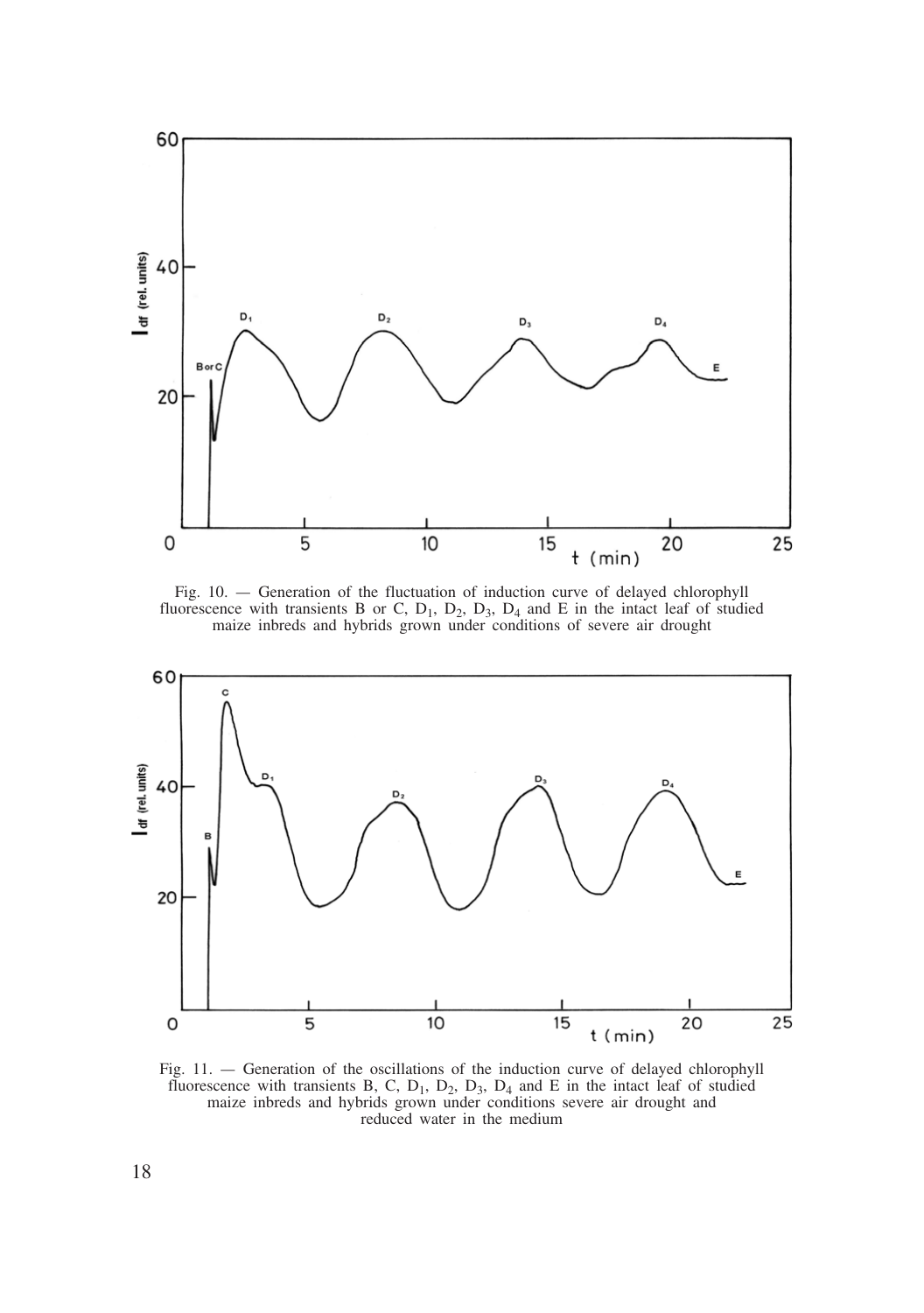If observed maize inbreds and hybrids are grown under conditions of different intensities of air drought, decreased relative humidity and higher temperatures, obtained fluorescence responses of induction processes will be not only with transients but also with oscillations.

According to such studies the intensities of transients: B, C, D and E of chlorophyll DF induction processes are connected to the induction and the establishment of processes of instability, excited state, fluctuations and oscillations in thylakoid membranes in the intact leaf of maize inbreds and hybrids. Such a response was obtained in observed maize inbreds and hybrids that were tolerant and resistant to drought, Fig. 8—11.

#### DISCUSSION

In the experimental resolution of chlorophyll DF induction processes, transients B, C, D and E were initially revealed by the application of the standard procedures for chlorophyll DF detection  $(R \cdot a \cdot d \cdot e \cdot a \cdot b \cdot a \cdot b \cdot a \cdot b \cdot b \cdot c \cdot c \cdot d \cdot a \cdot b \cdot b \cdot c \cdot b \cdot c \cdot b \cdot c \cdot b \cdot c \cdot b \cdot c \cdot b \cdot c \cdot b \cdot c \cdot b \cdot c \cdot b \cdot c \cdot b \cdot c \cdot b \cdot c \cdot b \cdot c \cdot b \cdot c \cdot b \cdot c \cdot b \cdot c \cdot b \cdot c \cdot b \cdot c \cdot b \cdot c \cdot b \cdot c \cdot b \cdot c \cdot b \cdot c \cdot b$ Much later, the transient A was revealed (R a d e n o v i  $\acute{c}$ , 1997). It was much more difficult to be detected. It was necessary to provide a storage oscilloscope and to connect it to the equipment set up to register chlorophyll DF induction processes. Induction transients: A, B, C, D and E are characterised by their general and physical and chemical parameters, i.e. time of their generation ( $t_A$ ,  $t_B$ ,  $t_C$ ,  $t_D$  and  $t_E$ ), dynamics of changes in transient intensities ( $\overline{I_A}$ ,  $\overline{I_B}$ ,  $I_c$ ,  $I_p$  and  $I_p$ ) and mechanisms of their generation, Tab. 1 and Fig. 7.

### *Generation mechanisms of transients A, B, C, D and E*

The generation mechanism of the transient A is explained by its connection to the primary photochemical act that predominantly affects the formation of the induction dipole within the photosystem II reaction centre. The generation of this transient is a result of the orientation of electric dipoles in the thylakoid membrane under effects of the illumination with the intermittent white light that excites them. The dipole orientation induces an electric field. Such dipoles define the transient A pointing out to its physical nature and its effects on the delayed chlorophyll fluorescence induction processes.

The transient B generation is primarily attributed to the formation of the electrochemical gradient across the thylakoid membrane after the illumination of the intact leaf segment with the intermittent white light. More precisely, this transient strongly depends on the electrical component of the electrochemical gradient (DF). The transient B is a direct product of the thylakoid membrane excitation under the illumination with the intermittent white light. It is believed that a photodipole interacts with other membranous structures and that this interaction causes the excitation that is in fact expressed as the transient B of the chlorophyll DF induction processes. As this interaction is rapid, more rapid than chemical reactions, its basis is not purely chemical but much more physical.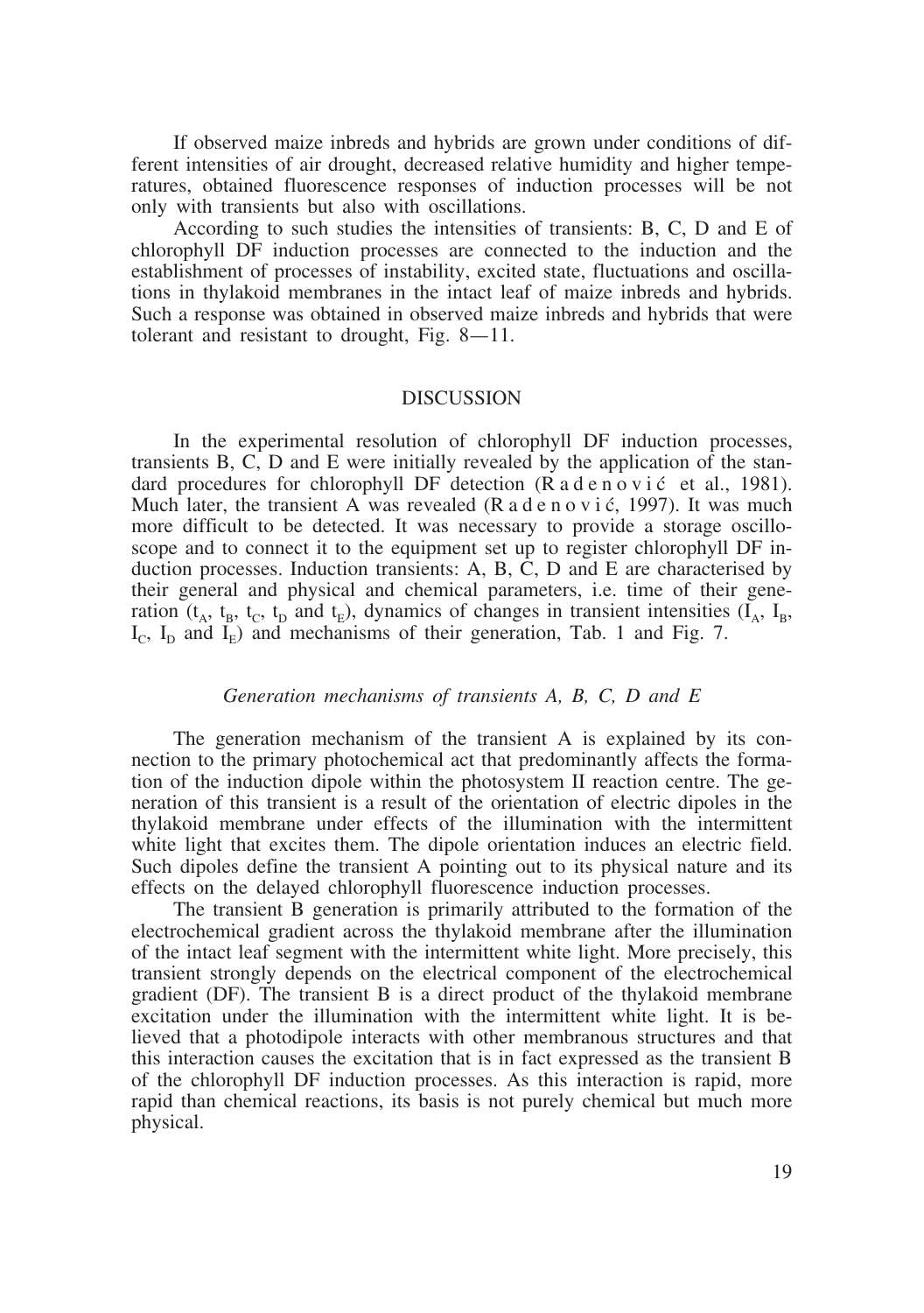It is considered that the transient C generation depends on photosensitive reactions centres. These centres depend on t (previous intact leaf dark period), i.e. their number increases in dependence on t, and then conformational and functional changes occur in certain protein structures that determine mutual position of acceptors (Cha) in the reaction centre. This transient has kinetic characteristics similar to the transient B as it is susceptible to the presence of valomycin, which is capable to eliminate the electrochemical gradient (R a d e n o v i ć, 1997, R a d e n o v i ć et al., 2003, 2007, M a r k o v i ć et al., 1999; K a l a u z i et al., 2006). The transient C depends on the electron transport between two photosystems (PS II and PS I). In particular, the intensity of this transient increases with the increase of the accumulation of X— (secondary PS I electron acceptor in the reduction form until it reaches its peak that corresponds to the electrochemical gradient maximum). The  $X^{-}$  accumulation corresponds to the accumulation of PS II Ph— and  $O<sub>-</sub>$ . Similarly, the drop in the transient C intensity is caused by the decrease of the electrical component of the electrochemical gradient  $(\Delta \Psi)$ , and cation diffusion from thylakoids. It is in fact, the indication of the dissipation of the electrochemical gradient. Kinetic characteristics of these transients depend on the duration of the dark period. The prolongation of the dark period leads to the decrease in the transient C intensity and simultaneously to the increase in the transient D intensity.

The transient D of the chlorophyll DF induction curve appears, and therefore it is easily detected, only when its observation is performed outside of the optimal temperature range ( $28^{\circ}$ C <  $\tau$  < 16°C). Hence, this transient primarily depends on the temperature. The transient D also depends on the electrochemical gradient, particularly on its proton component (DpH). The formation of the electrochemical gradient relates to "energisation" of thylakoids, which are dynamic entities whose structures and functional properties response to environmental stimuli. Therefore, if the transient D amplitude increases, corresponding changes in the thylakoids structure will occur in the course of protonation and phosphorylation. In case of the transient D drop, changes in thylakoids structure cause mutual nearing of photosystems I and II and alleviate the intersystem electron transmission. It was determined that transients C and D can be kinetically expressed by two consecutive chemical reaction of the first order with different rate constants, Tab.  $4$  (R a d e n o v i  $\acute{c}$  et al., 1985).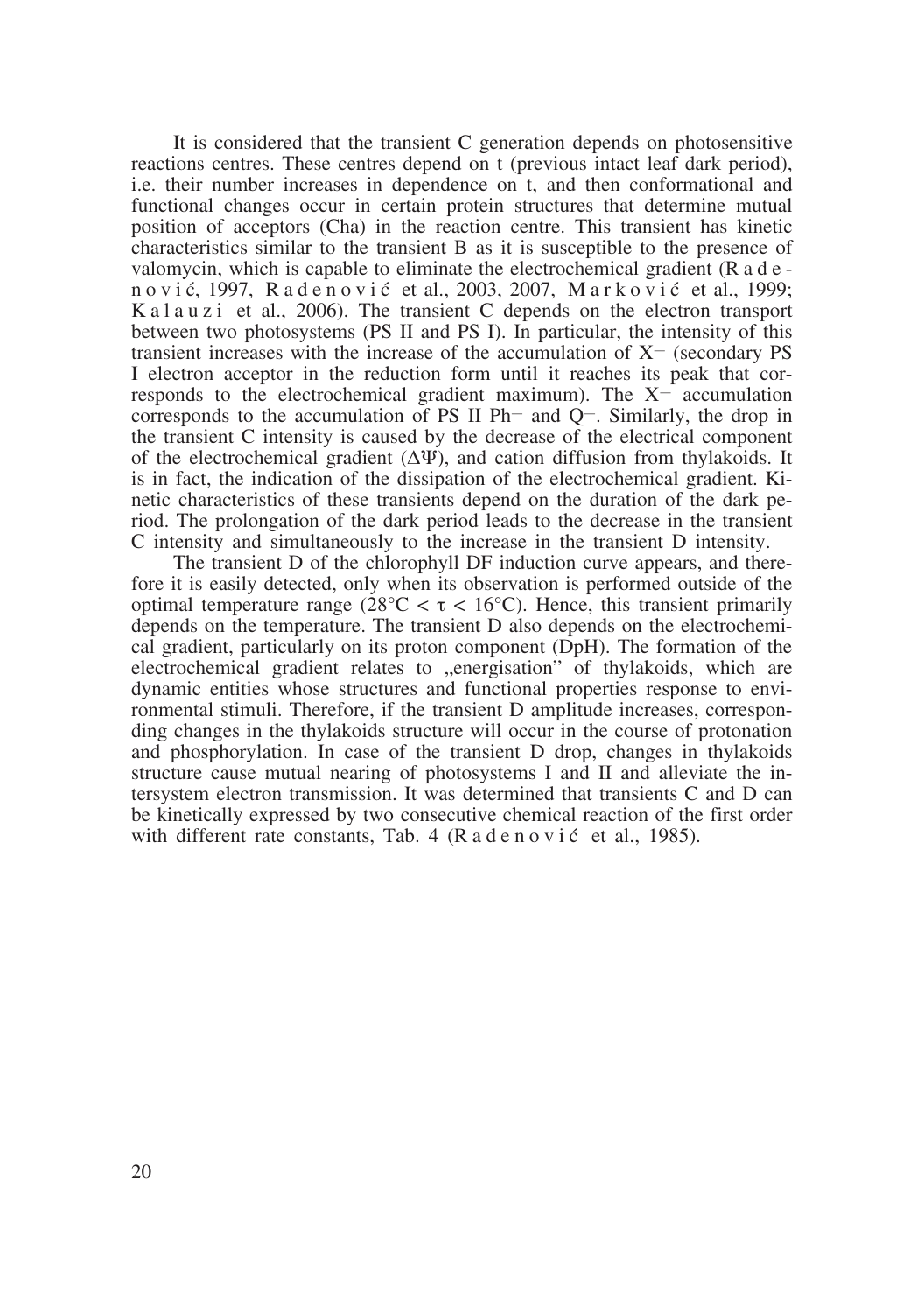| Intact leaf of maize | Rate constants of chemical reactions                                                |                                                                                            |  |  |  |
|----------------------|-------------------------------------------------------------------------------------|--------------------------------------------------------------------------------------------|--|--|--|
| inbreds and hybrids  | Transient C                                                                         | Transient D                                                                                |  |  |  |
| <b>ZPDC 370</b>      | $k_{C1} = 5.13 \times 10^{-3} s^{-1}$<br>$k_{C2} = 2.41 \times 10^{-3} s^{-1}$      | $k_{D1} = 3.98 \times 10^{-3} s^{-1}$<br>$k_{D2} = 2.04 \times 10^{-3} s^{-1}$             |  |  |  |
| ZPSC 46A             | $k_{C1} = 5,41 \times 10^{-3} s^{-1}$<br>$k_{C2} = 6,13 \times 10^{-3}s^{-1}$       | $k_{D1} = 4,88$ x $10^{-3}s^{-1}$<br>$k_{D2} = 2,10 \text{ x } 10^{-3} s^{-1}$             |  |  |  |
| <b>ZPSC 704</b>      | $k_{C1} = 2{,}60 \times 10^{-3}s^{-1}$<br>$k_{C2} = 8,30 \text{ x } 10^{-3} s^{-1}$ | $k_{D1} = 3{,}70 \times 10^{-3}s^{-1}$<br>$k_{D2} = 3,20 \text{ x } 10^{-3} \text{s}^{-1}$ |  |  |  |
| ZPSC 71              | $k_{C1} = 2,82 \times 10^{-3}s^{-1}$<br>$k_{C2} = 3,16 \times 10^{-3} s^{-1}$       | $k_{D1} = 3{,}55 \times 10^{-3}s^{-1}$<br>$k_{D2} = 4,28 \text{ x } 10^{-3} \text{s}^{-1}$ |  |  |  |
| ZPR70ž               | $k_{C1} = 4.80 \times 10^{-3} s^{-1}$<br>$k_{C2} = 6.10 \times 10^{-3} s^{-1}$      | $k_{D1} = 3.50 \times 10^{-3} s^{-1}$<br>$k_{D2} = 3.20 \text{ x } 10^{-3} \text{s}^{-1}$  |  |  |  |
| Oh 43                | $k_{C1} = 5.10 \times 10^{-3} s^{-1}$<br>$k_{C2} = 6.30 \times 10^{-3} s^{-1}$      | $k_{D1} = 4.60 \times 10^{-3} s^{-1}$<br>$k_{D2} = 2.90 \times 10^{-3} s^{-1}$             |  |  |  |

Tab. 4. — Rate constants of chemical reactions in the thylakoid membrane of the intact leaf of maize inbreds and hybrids for transients C and D of delayed chlorophyll fluorescence induction processes at 25°C

The stationary level is regularly established in the course of recording of all induction signals of delayed chlorophyll fluorescence. In case of its dissipation, this level is designated as the transient E. The stationary level of the chlorophyll DF induction curve is established by the drop of the electrochemical gradient across the thylakoid membrane and it maintains the slow changes in the intensity of the chlorophyll DF induction processes. Furthermore, the stationary level of the chlorophyll DF induction curve generally rises with the temperature increase. However, this level depends on the state of photosynthetic structures in observed intact leaves of maize inbreds and hybrids. Under particular conditions including effects of environmental factors, the transient E can take oscillatory properties (R a d e n o v i  $\acute{c}$  et al., 1981).

#### *The correlations of transients with oscillations in induction processes*

Studies on oscillatory phenomena in biological systems, and especially in photosynthetic structures, are relatively a novel subject matter. A great number of issues within the field of oscillatory phenomena have been just set up, initiated or only processed to some extent. Namely, a matter of dispute concerns the correlation of transients of chlorophyll DF induction processes with provoking and establishing instabilities, excited states, fluctuations and oscillations in thylakoid membranes of segments of the maize intact leaf. Such a response was obtained in maize inbreds and hybrids that were tolerant and resistant to drought. The test plants were grown in pots with soil in the glass-house under conditions of controlled and regulated air drought, lower relative humidity, temperature and a reduced amount of water in the medium.

Studying chlorophyll DF induction processes in the intact leaf of maize grown under common and physiological conditions the obtained response was in a form of a chlorophyll DF induction curve in which transients were only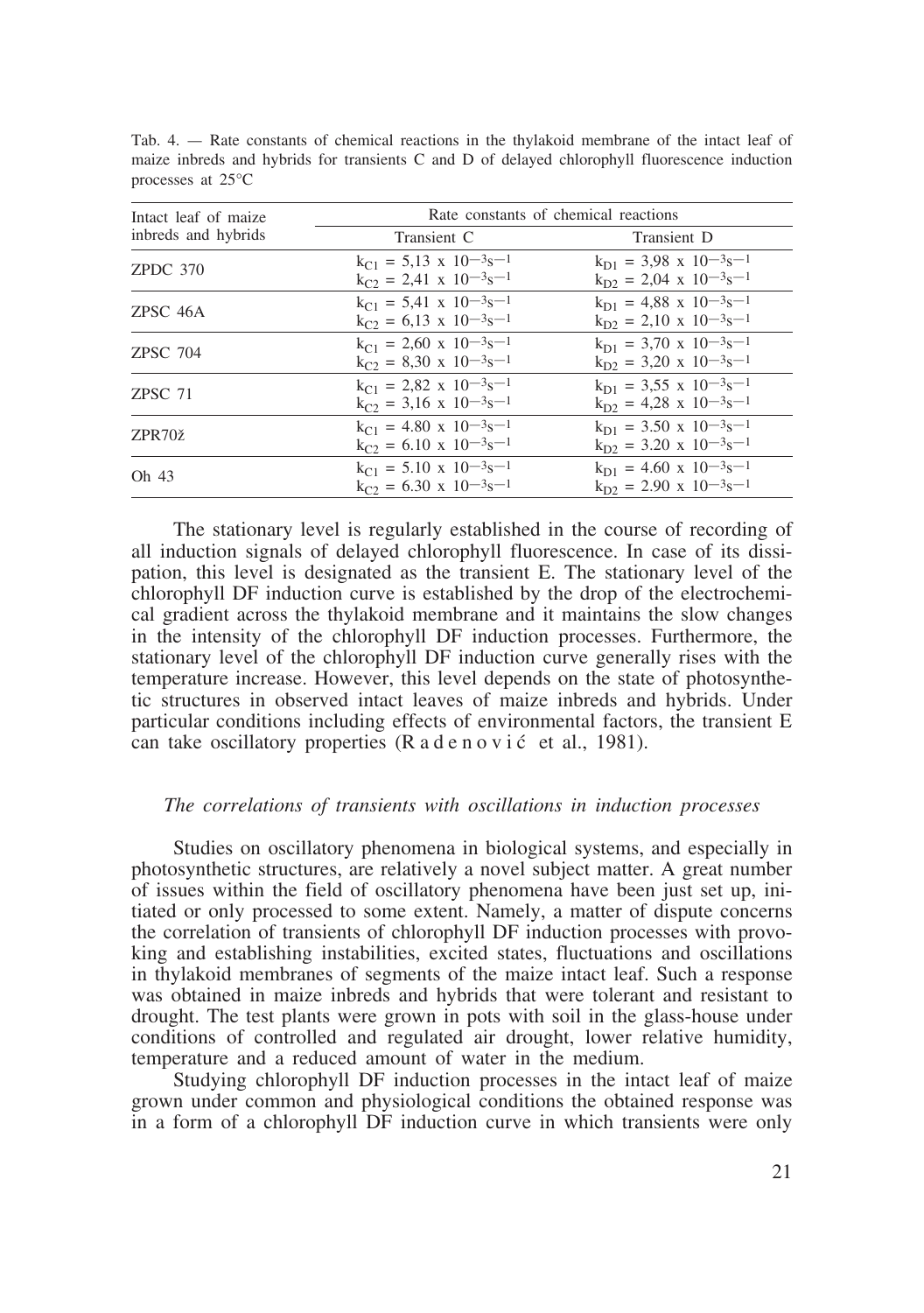partially expressed, Fig. 8. Instabilities, excited states, fluctuations and oscillations were not detected in them. However, if observed maize inbreds and hybrids had been grown under conditions of weak air drought then fluorescence responses with rhythmical characteristics were obtained and significantly differed from the common chlorophyll DF induction curve. Such a response with the oscillatory characteristics of chlorophyll DF induction processes can have an excited state of the induction curve that remains within the region of its stationary level, which can be affected by transients, Fig. 9. Rhythms can occur in the form of fluctuations of the chlorophyll DF induction curve and can be significantly affected by transients, Fig. 10. At the end, oscillations of the chlorophyll DF induction curve can be expressed in a form of a regular oscillation of the delayed chlorophyll fluorescence stationary level, Fig. 11.

The correlation of transients of chlorophyll DF induction processes with phenomena of instabilities, fluctuations and oscillations is difficult to explain. However, it is believed that transients B, C and D initiate and provoke the stated phenomena (R a d e n o v i  $\acute{c}$  et al., 1981). Two explanations of their correlations will be briefly presented in this paper. The first explanation is based on the existence of structural and functional regulation within the system of chloroplast of the maize intact leaf in the process of its formation. In other words, this explanation is based on the existence of active reversible links in the system functioning in the rhythmic fluctuating regime. It means that when a photosynthetic apparatus of the intact leaf functions under conditions that it depends on the environmental factors, a periodicity (rhythmicity) of the temporal dependence of structural and functional parameters of the maize leaf occurs.

The starting point of the second explanation is that the phenomena of instabilities, fluctuations and oscillations in the assumed liquid mosaic membranous model can be correlated with the excited state of the thylakoid membrane. The excited state of the thylakoid membrane implies complex conformation changes, and by it, significant functional changes. Namely, proteins migrate and oscillate on the surface of the thylakoid membrane (changes in the surface charge density) and provoke transport process of  $K^+$ ,  $Na^+$ ,  $H^+$  and  $Cl^ (R \text{ a } d \text{ e } n \text{ o } v \text{ i } \text{c}, 2001)$ . It is quite possible to expect that changes in ions within and across the thylakoid membrane reflect on the stability of the stationary level of the chlorophyll DF induction curve in such a way that it acquires properties of the oscillator. It should also be mentioned that one of the pathways of normalising the structure and function of the excited thylakoid membrane leads via the process of phospholipid oxidation, and then via a process of resynthesis of non-oxidative products. These facts are also favoured by the information that the active transport and passive exit of cations and anions are closely related to the periodicity of the hydrolysis and resynthesis of phospholipids, as well as, that they affect activities of macroenergetic compounds (ATP and ADP) in the thylakoid membrane, which can express instabilities, fluctuations and can assume the property of the oscillator and therefore it can transmit them on the chlorophyll DF induction processes (R a d e n o vić et al., 1981; R a d e n o v i ć, 2001).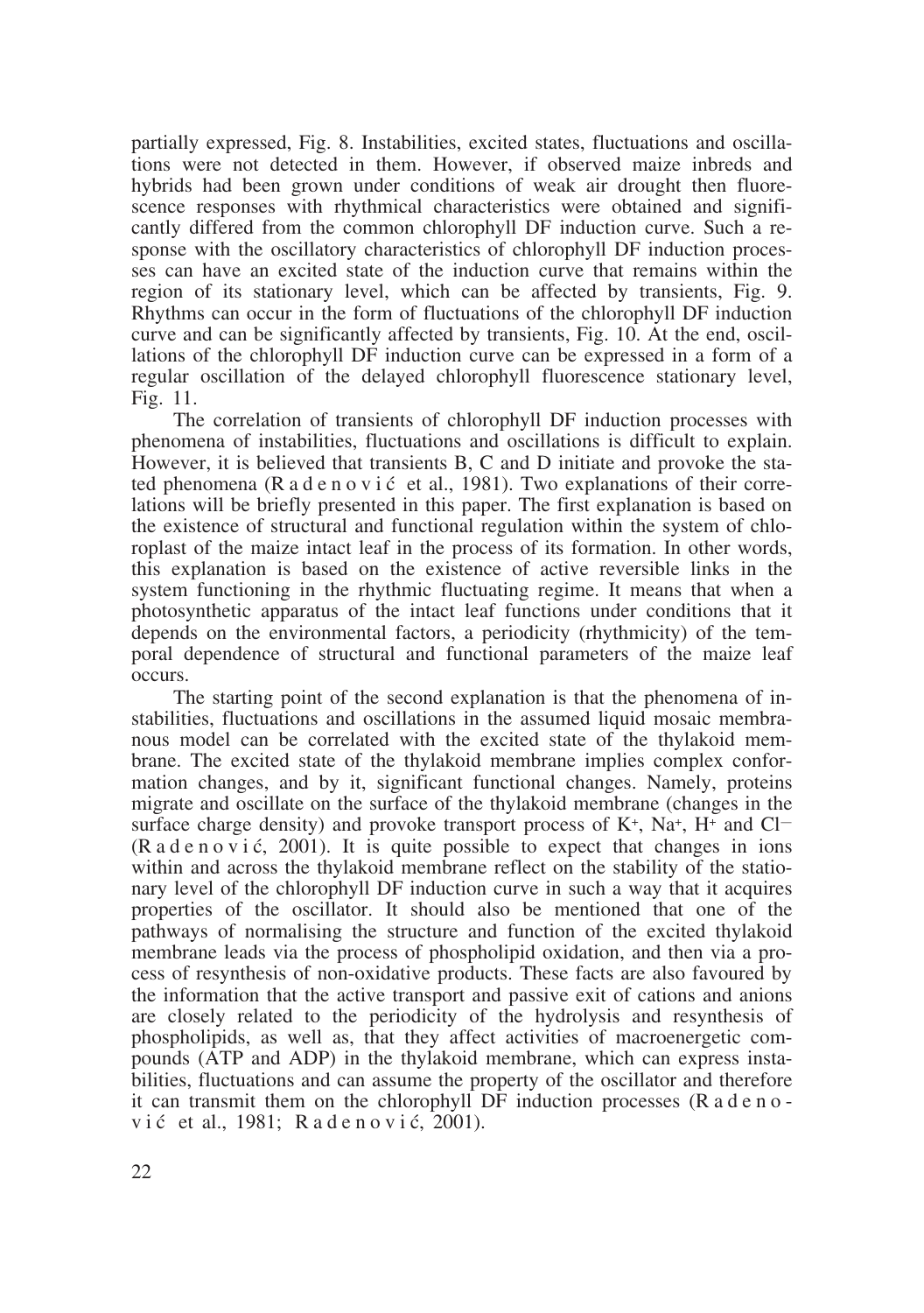### **CONCLUSION**

According to gained and presented results it can be concluded that the improved photosynthetic-fluorescence method can be successfully applied in the studies on chlorophyll DF induction processes that are resolved into transients A, B, C, D and E and in which oscillations can be generated.

The interdependence of oscillations and induction transients A, B, C, D and E occurs in the intact leaves of studied maize inbreds and hybrids grown in the glass-house under different conditions of controlled and regulated air drought, different % of relative humidity, temperature effects and the water deficiency in the medium.

The following properties of the chlorophyll DF induction processes were determined: this study presents conditions under which standard induction processes of chlorophyll DF were established in the intact leaf of maize inbreds and hybrids and conditions under which the induction signal resolved into transients. The existence of transients A, B, C, D and E was identified. Temporal, physical and chemical parameters for stated transients were shown in the present study. Mechanisms of their occurrence were explained.

The following properties of oscillations of the chlorophyll DF induction processes were determined: this study presents conditions under which the exited state occurred, fluctuations appeared and oscillations were established in the thylakoid membrane of the intact leaf of maize inbreds and hybrids; the hypothesis on the mechanism of the generation of oscillations; the interdependence of the generation of oscillations and transients of chlorophyll DF induction processes was explained in the present study.

#### ACKNOWLEDGMENT

These 30-year studies encompassing the development of methods, experimental investigations and theoretical discussions were mainly supported by the Maize Research Institute, Zemun Polje, and partially by the Ministry of Science of Serbia and Yugoslavia (projects: 03E22, 12E11, 143043, 142025).

#### REFERENCES

- D u v i c k, D. N. (1984): *Genetic contribution to yield gains of U.S. hybrid maize,* 1930—1980. In: W. R. Fehr, ed. "Genetic contributions to yield gains of five major Crop Plants". CSSA, Spec. Publ. 7, pp. 15—47, CSSA and ASA, Medison, WI.
- Ivanović, M., R. Petrović, G. Drinić, V. Trifunović, L. Kojić, M. Vuković, M. Mišović, G. Radović, D. Ristanović, Z. Pajić, B. V. T r i f u n o v i ã, D. J e l o v a c (1995): *Pedeset godina selekcije ZP hibrida kukuruza*. In: "Oplemenjivanje, proizvodnja i iskorišćavanje kukuruza — 50 godina Instituta za kukuruz "Zemun Polje", Beograd.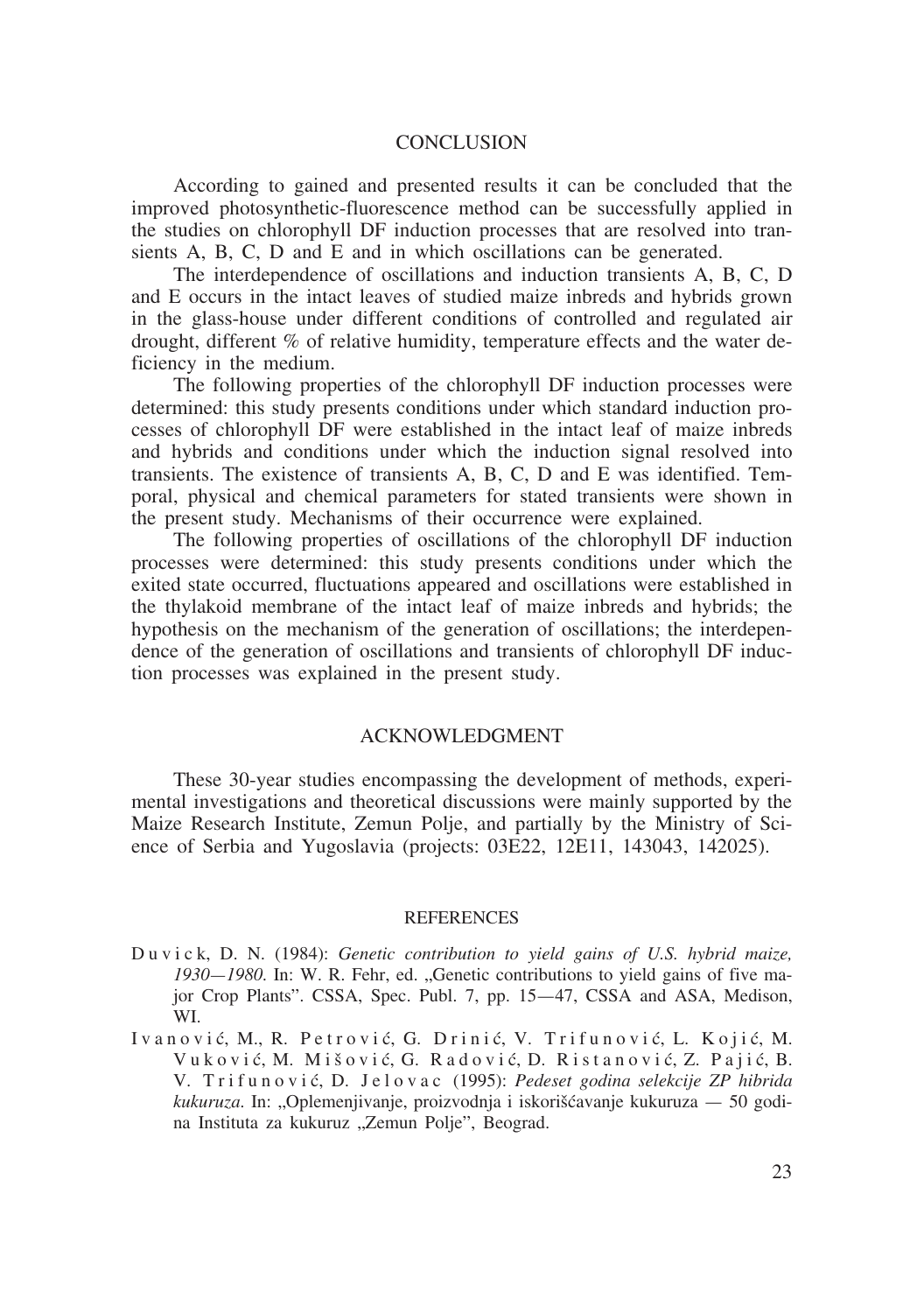- Jursnić and Govindjee (1982): *Effects of hydroxlamine and silicomolybdate on the decay in delayed light emission in the 6—100 ms range after a single 10 ns flash in pea thylacoides*, Photosynthesis Research 3 (3): 161—177.
- Jursnić, P. (1986): *Delayed fluorescence: Current Conpects and Status*. In: "Light Emission by plants and Bacteria", Ed: Govindjee, Amesz and Fork CD, Academic Press, Orlando, Fl. USA, pp. 291—328.
- Kalauzi, A., D. Marković and Č. Radenović (2006): *Transients of Delayed Fluorescence Induction Signal and Photosynthetic Antennas: A Possible Relationship. Mathematical Modeling Approach*. Russian Journal of Plant Physiology Vol. 53, No. 3, pp. 289—297.
- M a r k o v i ć, D. Z., K a l a u z i, A. and R a d e n o v i ć, Č. N. (2001): *Delayed fluorescence induction transients: mathematical modelling based on the chosen kinetic models*, Gen. Physiol. Biophys., Vol. 20, pp. 303—313.
- Marković D., Č. Radenović, L. Rafailović, S. Žeraić, M. Marković (1999): Temperature depedance of delayed fluorescence induction curve *transients*. General Physiol. Biophysics. Vol. 18, No 3, str. 257—267.
- Marković D., M. Jeremić, Č. Radenović (1996): Savremena biofizika. 4. Zakasnela fluorescencija hlorofila. Izdavač "Velarta", Beograd, str. 1-105.
- Radenović, C., Jeremić, M., Marković, D., Kalauzi, A. (2003): Tran*zienti indukcionog signala zakasnele fluorescencije hlorofila i njihovo kinetiåko ponašanje*, Zbornik posvećen profesoru dr Dušanu Vučeliću, 123—134, Beograd.
- R a d e n o v i ć Č. (1992): *Proučavanje fotoindukovane bioluminescencije kod lista kukuruza*. Savremena poljoprivreda 40 (6) pp. 15—38.
- R a d e n o v i ć Č. (1994): A *study of delayed fluorescence in plant models: photosynthetic, transportation and membrane processes*. J. Serb. Chem. Soc. 59 (9): 595—617.
- Radenović Č., D. Marković, M. Jeremić (1994b): *Delayed chlorophyll fluorescence in plant models*. Photosynthetica 30 (1): pp. 1—24.
- Radenović Č., M. Jeremić, D. Fidler, D. Marković, Ž. Vučinić (1985): *A kinetic study of delayed fluorescence induction and its dependence on preceeding darkness*. Period. biol. 87 (2): 304—306.
- R a d e n o v i ć Č., M. S o m b o r a c, eds. (2000): *Kukuruz na pragu trećeg milenijuma — seãanja, kazivanja i predviðanja*. Izdavaå: Institut za kukuruz "Zemun Polie". Beograd
- R a d e n o v i ć, Č. (2001): *The mechanism of oscillatory ion transport and biopotential across exited cell mambrane*. Proceedings for natural sciences, Matica Srpska 100, 91—104, Novi Sad.
- R a d e n o v i ć, Č. & M. J e r e m i ć (1996): *The study of delayed light emission in plant models*. Arch. biol. Sci. 48: 1—18.
- R a d e n o v i ć, Č. (1997): *Induction processes and activation energy of delayed chlorophyll fluorescence*. Proceedings for Natural Sciences of Matica Srpska 93:  $5 - 14.$
- Radenović, Č., A. Kalauzi, K. Konstantinov and G. Drinić (2007): *Dy amics of generating transients of delayed fluorescence induction signal and photosynthetic antennas: a possible relationship. Mathematical modeling approach*. Proc. Nat. Sci. Matica Srpska Novi Sad, No 112, 5—26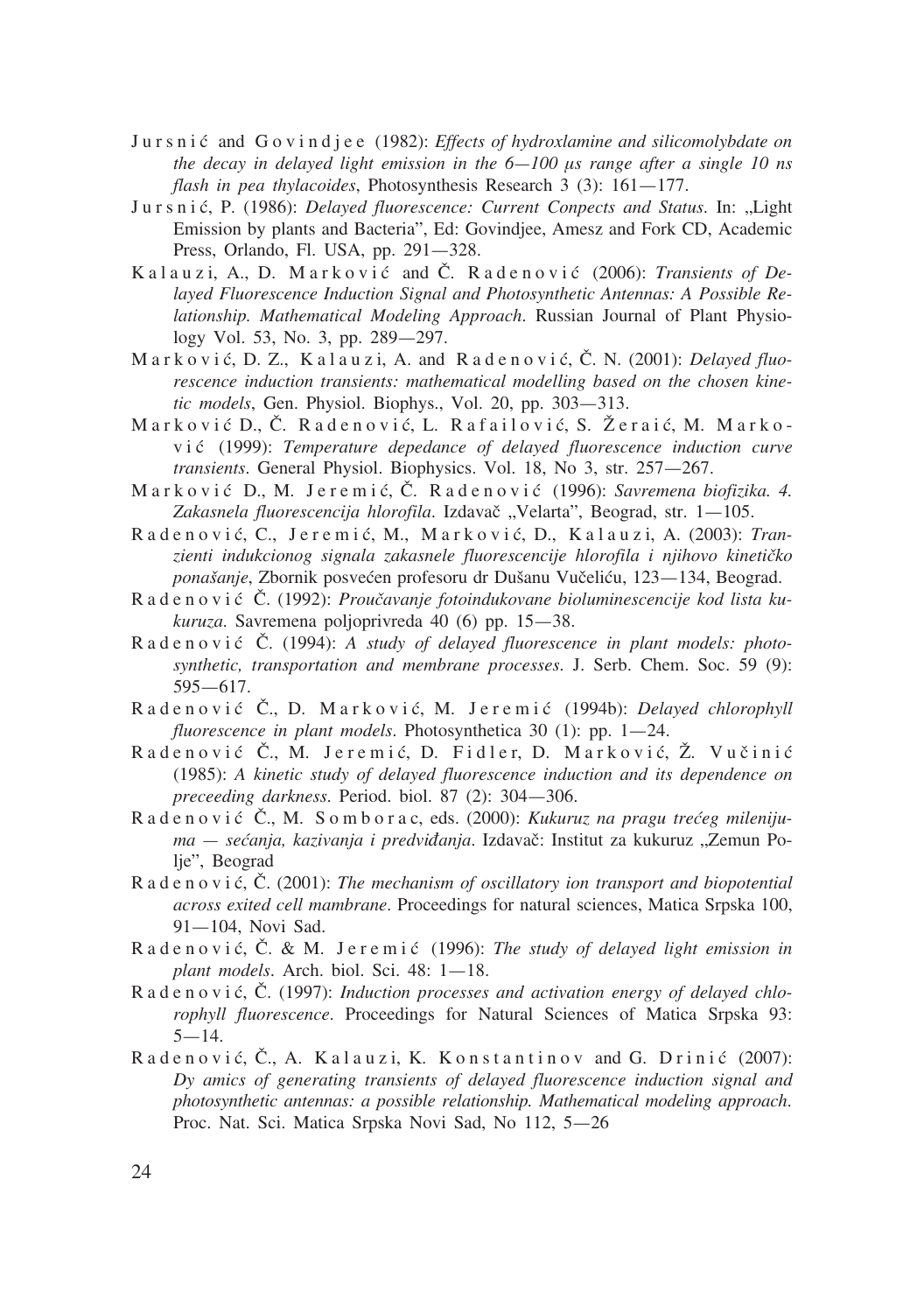- R a d e n o v i ã, Å., V u å i n i ã, Ÿ., F i d l e r, D., P e n å i ã, M. (1981): *Contribution to the study of delayed light emission rhytms in the maize leaf (Zea mays L.)*, Studia biophisica 86: 143—147.
- R a d e n o v i ã, Å. (1985): *Boltzmanov izraz za aktivacionu energiju i njegova primena* u biološkim sistemima. Interna publikacija Instituta za kukuruz "Zemun Polje" Beograd, pp 1—9.
- R u b i n, A. B., F o c h t, A. A., V e n e d i k t o v, P. S. (1988): *Some kinetic properties of electron-transfer processes on the primary photosintesis reaction*, Transaction of the Moscow Society of Naturalists 28:172—184.
- S t r e h l e r L. B., A r n o l d W. (1951): *Light production by green plants*. Journal of Genetics and Physiology 34, pp. 809—820.
- T r i f u n o v i ã V. (1986): *Åetrdeset godina moderne selekcije kukuruza u Jugoslaviji*. In: "Genetika i oplemenjivanje kukuruza. Dostignuća i nove mogućnosti", str. 5— 46, Beograd
- V e s e l o v s k i V. A., V e s e l o v a T. V. (1990): *Luminiscent Characteristic of Plants Photosynthetic Apparatus*. In: "Luminiscence of Plants". Ed. Nauka, Moscow, pp. 8—78.
- Vučinić, Ž., B. Nešić & Č. Radenović (1982): *Delayed fluorescence as an in situ probe of fluidity changes in maize photosynthetic apparatus*. Period. biol.  $84.223 - 226$
- Раденович Ч., М. Еремич, Д. Маркович (1994а): Фотоиндукционная *biolyminescenciä rastitelünœh sistem: fotosintetiåeskie, transportnœe и мембранные процессы*. Физиология и биохимия культурных растений 26  $(5)$ : crp. 419–433.

#### МЕЂУЗАВИСНОСТ ОСЦИЛАЦИЈА И ТРАНЗИЈЕНАТА ИНДУКЦИОНИХ ПРОЦЕСА ЗАКАСНЕЛЕ ФЛУОРЕСЦЕНЦИЈЕ ХЛОРОФИЛА У ТИЛАКОИДНОЈ МЕМБРАНИ ИНТАКТНОГ ЛИСТА КУКУРУЗА — РЕАКЦИЈЕ НА ДЕЛОВАЊЕ ВИШИХ ТЕМПЕРАТУРА И СУШЕ

Чедомир Н. Раденовић<sup>1, 2</sup>, Ксенија П. Марковић<sup>1</sup>, Александар Р. Радојчић<sup>1</sup>, Виолета Б. Анђелковић<sup>1</sup>, Александар Ј. Калаузи<sup>3</sup>

1 Институт за кукуруз "Земун Поље", Београд, Србија <sup>2</sup> Факултет за физичку хемију, Универзитет у Београду, Београд, Србија з Центар за мултидисциплинарне студије, Универзитет у Београду, Београд, Србија

#### Резиме

У овом раду остварује се примена побољшаног фотосинтетично-флуоресцентног метода у проучавању сложених индукционих процеса закаснеле флуоресценције ( $3\Phi$ ) хлорофила, који су разложени на транзијенте: А, Б, Ц, Д и Е и код којих могу да настану осцилације. Међузависност осцилација и индукционих транзијената: А, Б, Ц, Д и Е јавља се код интактних листова линија (ЗПР 70ж и Oh 43) и хибрида (ЗПДЦ 360, ЗПСЦ 46А, ЗПСЦ 704 и ЗПСЦ 71) кукуруза који су гајени у стаклари у условима различите ваздушне суше, деловања виших температура и дефицита воде у подлози.